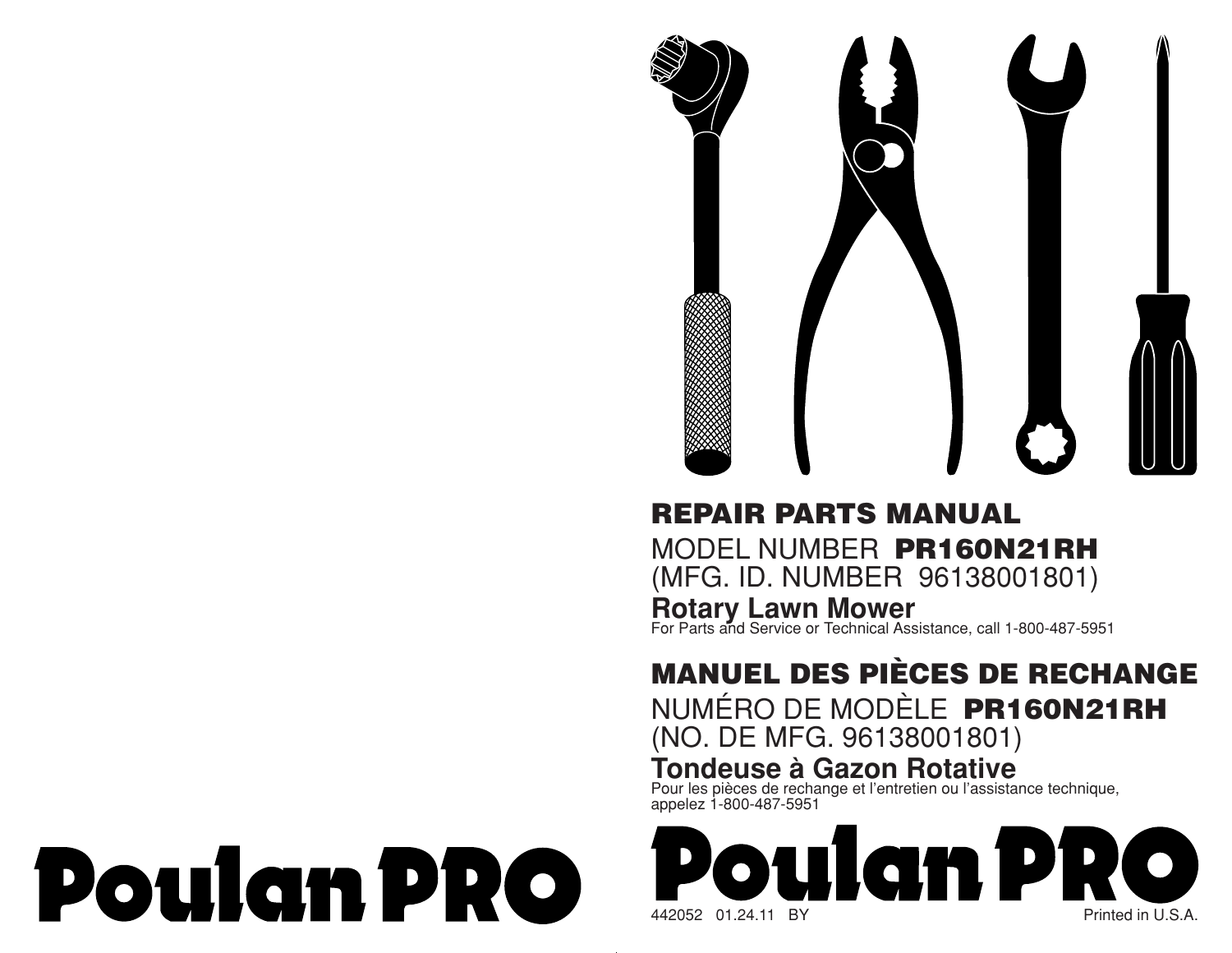

# TONDEUSE À GAZON ROTATIVE - - NO. DE MODÈLE PR160N21RH (NO. DE MFG. 96138001801) **TONDEUSE À GAZON ROTATIVE - - NO. DE MODÈLE PR160N21RH (NO. DE MFG. 96138001801)**

|                              |                                                |                                 |                             | Moteur, Honda, No. de modéle |                        |                             | rechange de moteur, réclamez |                             |                                |                                              |                  |                                  |                           |                                |                                |                               |                               |                           |                                 |                            |                            |                            | Manuel de l'opérateur, Français | Manuel de l'opérateur, Anglais | Manuel de pièces de rechange  |                                |
|------------------------------|------------------------------------------------|---------------------------------|-----------------------------|------------------------------|------------------------|-----------------------------|------------------------------|-----------------------------|--------------------------------|----------------------------------------------|------------------|----------------------------------|---------------------------|--------------------------------|--------------------------------|-------------------------------|-------------------------------|---------------------------|---------------------------------|----------------------------|----------------------------|----------------------------|---------------------------------|--------------------------------|-------------------------------|--------------------------------|
|                              | Rondelle frein hélicoïdale                     |                                 |                             |                              | GCV160-LAS3A (Pour des | pièces de service et de     |                              | Honda à 1-800-426-7701)     |                                |                                              |                  |                                  |                           |                                |                                | Y compris le No. de Réf. 77)  |                               |                           |                                 |                            |                            |                            |                                 |                                |                               |                                |
| <b>DESCRIPTION</b>           |                                                | Lame de 21 po.                  | Adaptateur de lame          |                              |                        |                             |                              |                             |                                | Rondelle Plate                               |                  |                                  | Rondelle Curvée           | Rondelle du Moteur             | Jeu, Chicane Arrière           |                               | Chicane Arrière               | Vis, Chicane Arrière      | Chicane Avant                   | Vis, Chicane Avant         | <b>Décalcomanie</b>        | (N'est pas montrée)        |                                 |                                |                               |                                |
|                              | Rondelle                                       |                                 |                             |                              |                        |                             |                              |                             | Ecrou frein                    |                                              | Bague en O       | Pince, Câble                     |                           |                                |                                |                               |                               |                           |                                 |                            |                            |                            |                                 |                                |                               |                                |
|                              |                                                |                                 |                             |                              |                        |                             |                              |                             |                                |                                              |                  |                                  |                           |                                |                                |                               |                               |                           |                                 |                            |                            |                            |                                 |                                |                               |                                |
| PIÉCE<br>gi<br>DE            | 532 85 02-63<br>532 85 10-74                   | 532 40 67-12                    | 532 42 00-97                |                              |                        |                             |                              |                             | 532 40 91-48                   | 532 08 83-48                                 |                  | 532 19 74-80<br>532 19 79-91     | 532 40 16-30              | 532 12 50-78                   | 532 41 36-93                   |                               | 532 41 05-89                  | 81741 13-12               | 532 42 85-01                    | 8170005-10                 | 532 40 47-64               |                            | 532 19 37-34                    | 532 19 37-32                   | 532 44 20-52                  |                                |
| RÉF<br>$\frac{1}{2}$<br>片    | 54<br>55                                       | 56                              | 57                          | 59                           |                        |                             |                              |                             | 5                              | 65                                           |                  | <b>857</b><br>867                |                           | 74                             |                                |                               |                               | 767                       | 83                              | $\frac{8}{4}$              |                            |                            |                                 |                                |                               |                                |
| <b>DESCRIPTION</b>           | de relevage des roues<br>Manchon du dispositif | Bras de l'essieu, C.D., Arrière | Ecrou H                     | Boulon 5/16-18               | Roue et du pneu, avant | Ecrou frein                 | Cadre tubulaire,             | Sac de décharge             | Vis de charniére               | Ressort de la Porte Arrière,                 | Gauche           | Ressort de la Porte Arrière,     | Droite                    | Boulon H                       | Vis à filets laminés H         | $3/8 - 16 \times 1$           | Décalcomanie de danger        | <b>Écrou H</b> 5/16-18    | Bras de l'essieu, C.G., Arrière | Roue et du pneu, arrière   | Sac de décharge            | Jeu de Boîtier de Tondeuse | (Y compris le No. de Réf. 46)   | Vis H 3/8-24 x 1-3/8 Grade 8   |                               |                                |
|                              |                                                |                                 |                             |                              |                        |                             |                              |                             |                                |                                              |                  |                                  |                           |                                |                                |                               |                               |                           |                                 |                            |                            |                            |                                 |                                |                               |                                |
| PIÉCE<br>o<br>Z<br>ΡE        | 532 43 63-48                                   | 532 41 06-00                    | 532 42 65-89                | 532 40 16-38                 | 532 43 64-31           | 532 40 91-49                | 532 41 19-49                 |                             | 532 08 86-52                   | 532 40 54-21                                 |                  | 532 40 54-23                     |                           | 532 18 41-93                   | 532 15 04-06                   |                               | 532 40 47-63                  | 873 93 05-00              | 532 41 06-01                    | 532 43 67-10               | 532 41 10-60               | 532 44 19-48               |                                 | 532 85 10-84                   |                               |                                |
| RÉF<br>g<br>ΡE               | က္က                                            | 34                              |                             | 86                           | 57                     | 39                          | $\overline{a}$               |                             | $\frac{1}{4}$                  | 42                                           |                  | 43                               |                           | $\frac{4}{4}$                  | 45                             |                               | 46                            | 47                        | $\frac{8}{4}$                   | $\frac{9}{4}$              | 50                         | 52                         |                                 | 53                             |                               |                                |
| š<br><b>DESCRIPT</b>         | mmande<br>Guidon supérieur<br>Barre de co      | Guidon inférieur                | Guide du câble de démarrage | $1/4 - 20$<br>Ecrou frein    | Boulon de guidon       | Collier de serrage de câble | Boulon H 5/16-18 x 3/4       | Câble de contrôle du moteur | Vis à tête $#10-24 \times 1/2$ | Support d'arrêt supérieur                    | Bouton de guidon | épingle à cheveux<br>Goupille en | Vis $1/4 - 20 \times 3/8$ | Bras de l'essieu (C.D., avant) | Bras de l'essieu (C.G., avant) | Jeu, Jupe arriére             | u dispositif de<br>Manchon du | elevage de ressort, avant | Porte arrière                   | Support du guidon (gauche) | Support du guidon (droite) | Support du dispositif      | des roues<br>de relevage        | Entretoise                     | u dispositif de<br>Manchon di | ressort, arrière<br>elevage de |
| PIÉCE<br>$\frac{1}{2}$<br>ЪE | 532 43 63-38<br>532 19 55-47                   | 532 17 42-91                    | 532 19 47-88                | 532 13 20-04                 | 532 19 15-74           | 532 06 64-26                | 8747805-12                   |                             |                                | 532 17 65-56<br>532 75 06-34<br>532 43 00-34 | 532 18 23-98     | 532 05 17-93<br>817 60 04-06     |                           | 532 40 66-89                   | 532 40 66-90                   | 532 41 68-55                  | 532 40 64-28                  |                           | 532 41 06-03                    | 532 41 39-60               | 532 41 39-62               | 4105-94<br>532             |                                 | 532 40 16-29                   | 532 41 05-95                  |                                |
| DE<br>R住                     |                                                | ო                               |                             |                              |                        |                             |                              |                             | $\frac{1}{2}$ $\frac{1}{2}$    |                                              | $\overline{4}$   | $\frac{5}{7}$                    | $\frac{8}{10}$            | $\frac{1}{2}$                  | $\overline{c}$                 | $\overline{a}$ $\overline{a}$ |                               |                           | 23                              |                            |                            |                            |                                 | 80                             | 32                            |                                |

2

**REMARQUE:** Toutes les dimensions de composant sont données en pouces É.-U. 1 pouce = 25,4 mm. **IMPORTANT**: N'utilisez que les pièces de rechange autorisée par le fabricant<br>de votre souffleuse à neige (O.E.M.). Échec pou **REMARQUE:** Toutes les dimensions de composant sont données en pouces É.-U. 1 pouce = 25,4 mm. **IMPORTANT:** N'utilisez que les pièces de rechange autorisée par le fabricant de votre souffl euse à neige (O.E.M.). Échec pour faire ainsi est dangereux et risque d'endommager votre souffl euse à neige et d'annuler sa garantie.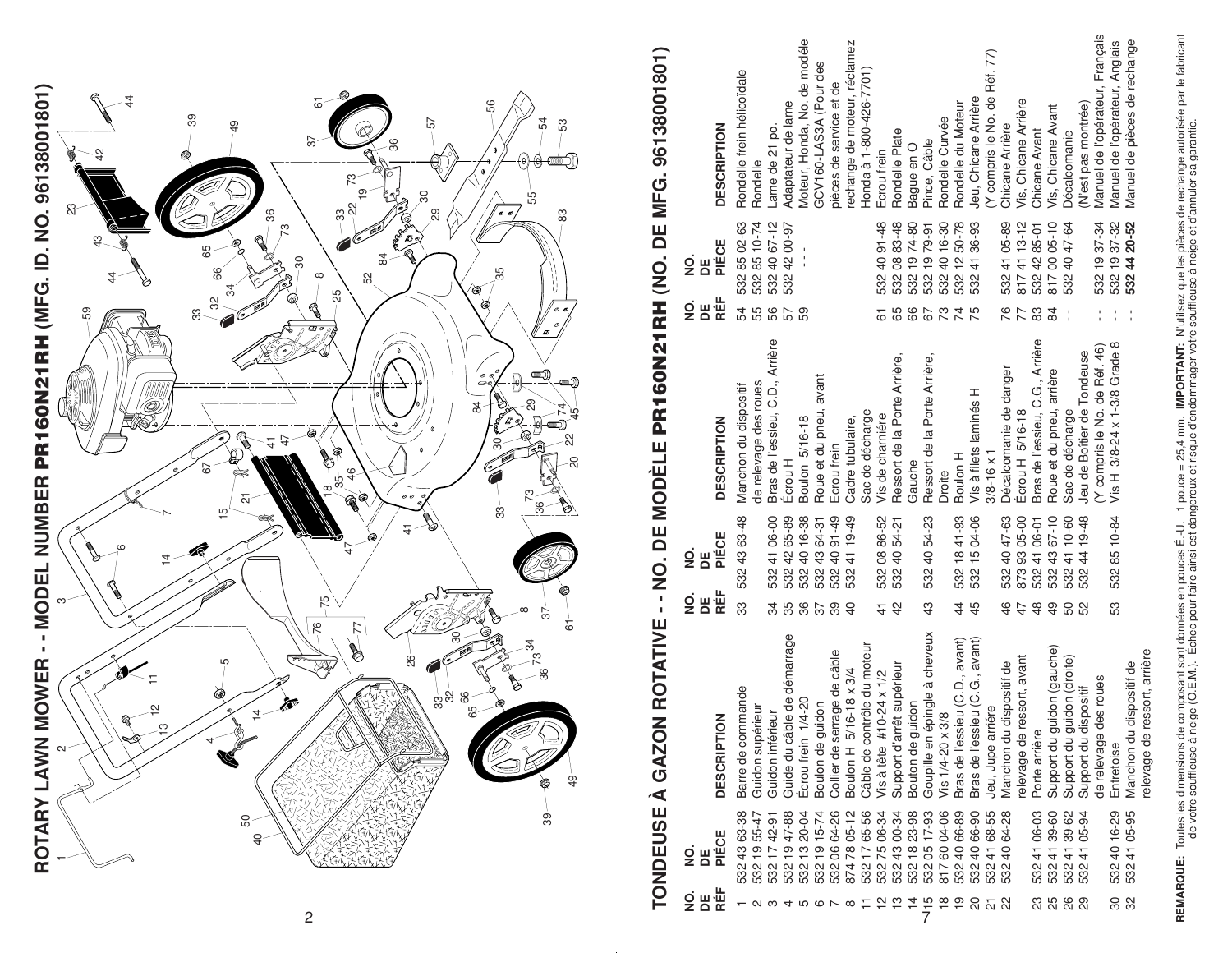TONDEUSE À GAZON ROTATIVE - - NO. DE MODÈLE PR160N21RH (NO. DE MFG. 96138001801) **TONDEUSE À GAZON ROTATIVE - - NO. DE MODÈLE PR160N21RH (NO. DE MFG. 96138001801)** ო  $\begin{matrix} 1 & 2 & 3 \ 1 & 2 & 3 \end{matrix}$ 



6

# ROTARY LAWN MOWER - - MODEL NUMBER PR160N21RH (MFG. ID. NO. 96138001801) **ROTARY LAWN MOWER - - MODEL NUMBER PR160N21RH (MFG. ID. NO. 96138001801)**

| <b>DESCRIPTION</b>               | $3/8 - 24 \times 1 - 3/8$ | Helical Lockwasher                 | Hardened Washer              | 21" Blade           | <b>Blade Adapter</b> | Engine, Honda, Model | Number GCV160-LAS3A                                                                          | For engine service and | replacement parts, | call Honda Engines        | at 1-800-426-7701)                                | Flanged Locknut               | Washer, Flat                       | O-Ring                                      | Clip, Cable        | Washer, Curved, Cylindrical                                  | Washer, Special, Engine | Kit, Rear Baffle   | (Includes 3 Screws) | Baffle, Rear                | Screw, Rear Baffle           | Baffle, Front                      | Screw, Front Baffle                                                          | Warning Decal (not shown) | Operator's Manual, English  | Operator's Manual, French | Repair Parts Manual |
|----------------------------------|---------------------------|------------------------------------|------------------------------|---------------------|----------------------|----------------------|----------------------------------------------------------------------------------------------|------------------------|--------------------|---------------------------|---------------------------------------------------|-------------------------------|------------------------------------|---------------------------------------------|--------------------|--------------------------------------------------------------|-------------------------|--------------------|---------------------|-----------------------------|------------------------------|------------------------------------|------------------------------------------------------------------------------|---------------------------|-----------------------------|---------------------------|---------------------|
| PART<br>NO.<br>KEY<br>NO.        |                           | 532 85 02-63<br>532 85 10-74<br>54 | 55                           | 532 40 67-12<br>56  | 532 42 00-97         | 59                   |                                                                                              |                        |                    |                           |                                                   | 532 40 91-48<br>61            | 532 08 83-48                       | 532 19 74-80<br>89                          | 532 19 79-91<br>67 | 532 40 16-30<br>73                                           | 532 12 50-78            | 532 41 36-93<br>75 |                     | 76                          | 532 41 05-89<br>817 41 13-12 | 532 42 85-01<br>817 00 05-10<br>83 | $\approx$                                                                    | 532 40 47-64              | 532 19 37-32                | 532 19 37-34              | 532 44 20-52        |
| <b>DESCRIPTION</b>               | Spacer                    | Selector Spring, Rear              | Selector Knob                | Axle Arm Assembly,  | Rear, LH             | Locknut, Hex 5/16-18 | Shoulder Bolt 5/16-18                                                                        | Wheel & Tire Assembly  | Front, 8" x 1-3/4" | Nut, Hex                  | Frame, Grassbag                                   | Screw, Hinge                  | Spring, LH                         | Spring, RH                                  | Bolt, Rear Door    | Hex Head Thread Rolling                                      | Screw 3/8-16 x          | Danger Decal       | Nut, Hex            | Axle Arm Assembly,          | Rear, RH                     | Wheel & Tire Assembly,             | Rear 12" x 1-3/4"                                                            | Grassbag                  | Kit, Housing (Includes #46) | Screw, Hex Head, Grade 8  |                     |
| PART<br>NO.<br>KEY<br>NO.        | 5324016-29<br>30          | 5324105-95<br>32                   | 532 43 63-48                 | 5324106-00          |                      | 532 42 65-89<br>35   | 532 40 16-38<br>36                                                                           | 532 43 64-31<br>37     |                    | 532 40 91-49<br>39        | 5324119-49<br>$\overline{40}$                     | 532 08 86-52<br>$\frac{4}{3}$ | 532 40 54-21<br>$\frac{2}{3}$      | 532 40 54-23<br>43                          | 532 18 41-93<br>44 | 532 15 04-06<br>45                                           |                         | 532 40 47-63<br>46 | 8739305-00<br>47    | 5324106-01<br>$\frac{8}{4}$ |                              | 5324367-10<br>49                   |                                                                              | 5324110-60<br>50          | 532 44 19-48<br>52          | 532 85 10-84<br>53        |                     |
| $\frac{2}{5}$<br><b>DESCRIPT</b> | Control Bar               |                                    | Upper Handle<br>Lower Handle | $\Phi$<br>Rope Guid | Nut, Hex             | Handle Bolt          | Wire Tie                                                                                     | Bolt, Hex Head         | 5/16-18 x 3/4      | Engine Zone Control Cable | Hex Washer Head Screw                             | #10-24 x 1/2                  | Up-Stop Bracket                    | Handle Knob                                 | Hairpin Cotter     | Screw                                                        | Axle Arm Assembly,      | Front, LH          | Axle Arm Assembly   | Front, RH                   | Kit, Rear Skirt              | Selector Spring, Front             | Rear Door Assembly                                                           | Handle Bracket, LH        | Handle Bracket, RH          | Wheel Adjusting Bracket   |                     |
| PART<br>g<br>KEY<br>NO.          | 532 43 63-38              |                                    |                              |                     |                      | <b>- 234567</b>      | 532 19 55-47<br>532 17 42-91<br>532 19 47-88<br>532 13 20-04<br>532 06 64-26<br>532 06 64-26 |                        |                    |                           | 532 17 65-56<br>532 75 06-34<br>$=$ $\frac{1}{2}$ |                               | 532 43 00-34<br>$\frac{1}{2}$<br>3 | $\begin{array}{c}\n\Xi \\ \Xi\n\end{array}$ |                    | 532 18 23-98<br>532 05 17-93<br>817 60 04-06<br>532 40 66-89 | ္စာ                     |                    | 532 40 66-90<br>8   |                             | 532 41 86-55                 |                                    | 532 40 64-28<br>532 41 06-03<br>532 41 39-62<br>532 41 39-62<br>532 41 05-94 |                           |                             |                           |                     |

**MPORTANT:** Use only Original Equipment Manufacturer (O.E.M.) replacement of mass of early refers to incheal 25.4 mm.<br>IMPORTANT: Use only Original Equipment Manufacturer (O.E.M.) replacement parts. Failure to do so could b **IMPORTANT:** Use only Original Equipment Manufacturer (O.E.M.) replacement parts. Failure to do so could be hazardous, damage your lawn mower and void your warranty. **NOTE:** All component dimensions given in U.S. inches. 1 inch = 25.4 mm.